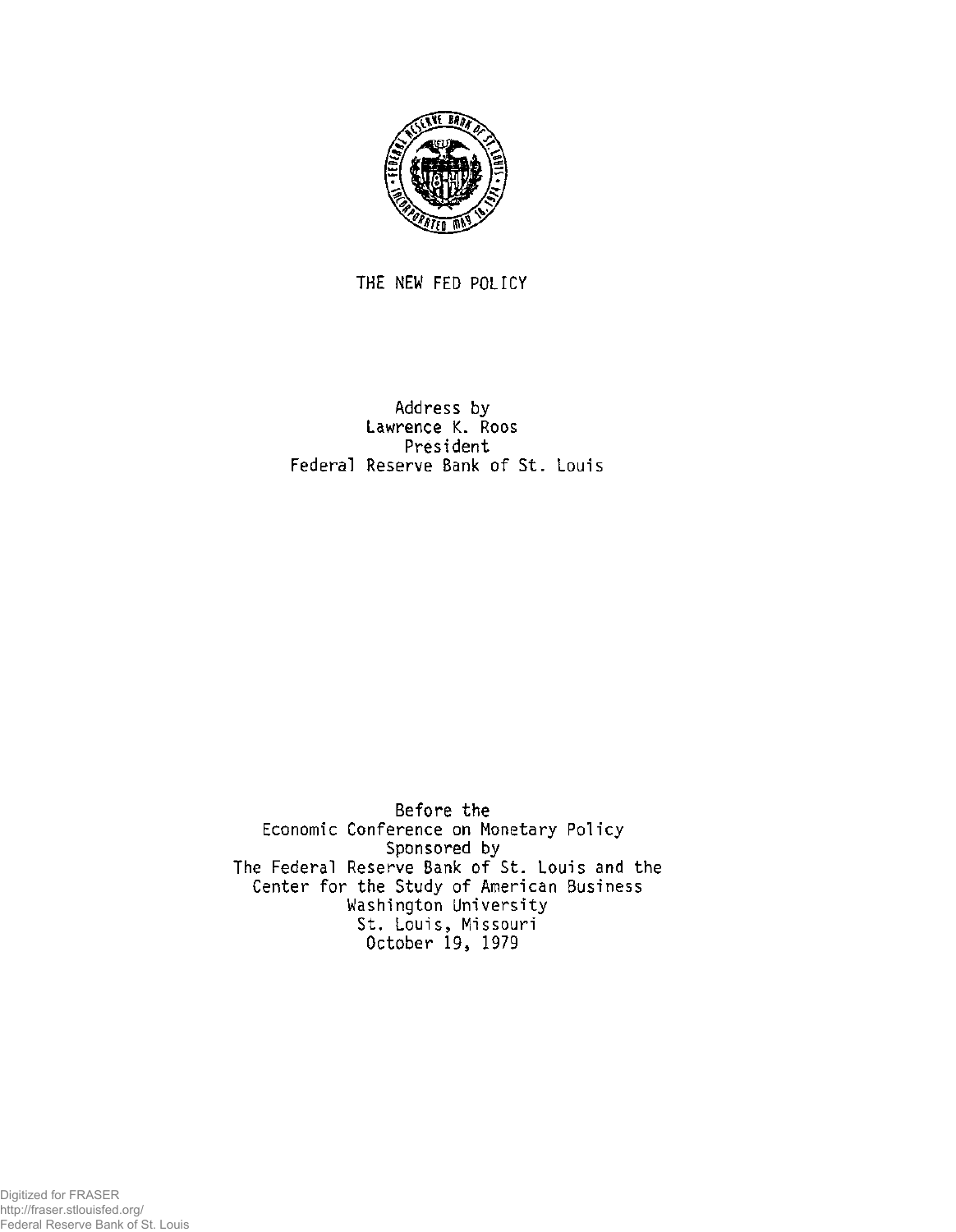As one of the sponsors of this Conference, it is a special pleasure to welcome all of you to the Federal Reserve Bank of St. Louis. It is a privilege, as well, to have the opportunity of joining you in pondering how we might learn from past experience in planning monetary policy for the future.

In the time allotted me, I would like to share with you some impressions of past policy-making that I, in my four years as president of the Federal Reserve Bank of St. Louis have gained, and to explore with you what I believe we might look forward to in the years ahead.

Looking back in the 1970s, I would be less than candid if I did not admit to some deep feelings of frustration with the way in which monetary policy has been conducted, as well as to a failure to understand how policies which produced such adverse consequences managed to persist for so extended a period. Perhaps the best way to express my feelings is to focus on a few fundamental concepts which have come to dominate my own understanding of the impact of monetary policy on the economy.

First, and foremost, is the concept that inflation is fundamentally a monetary phenomenon. This is an extraordinarily appealing notion to me, if for no other reason than its generality and sheer simplicity. As Beryl Sprinkel recently noted: "It doesn't take a genius to know that if you pump more and more money into the system, you get inflation." Now, I suppose that if Beryl is correct that it truly does not take a genius to understand this, then there is still hope that this concept will come to be widely accepted. Unfortunately, the time lag necessary for acceptance of this appears to exceed, by a considerable margin, the time lags with which changes in money affect prices.

Because the full impact of changes in the rate of growth of money on the inflation rate occurs over a considerable period of time (estimated variously from 3 to 6 years), it is important that monetary policymakers, as well as the general public, clearly understand

**1 -**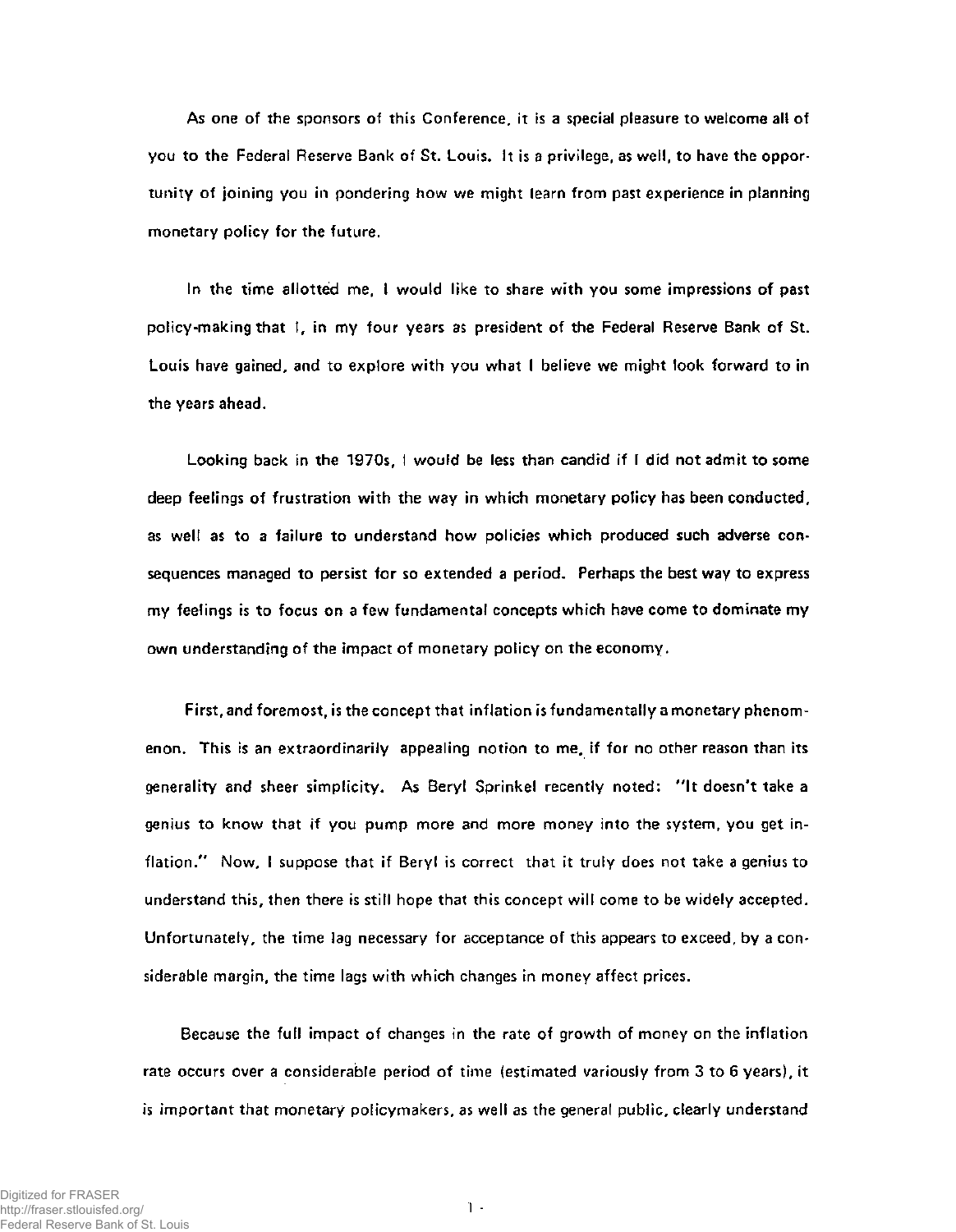that the "core" inflation rate, or "underlying" inflation rate, or "basic" inflation rate (to mention just a few of the terms that have been attached to it) is determined by the long-term trend rate of growth in money after adjustments for changes in money demand.

In fact, because long term changes in velocity have, roughly, had equal and offsetting impacts to that for changes in output, the "core" inflation rate is essentially equal to the trend growth in money. Because the trend rate of growth of money has approximated 7 per cent, the current "monetary-induced" rate of inflation is about 7 per cent. To put it somewhat differently, had there been no oil shocks or other exogenous nonmonetary induced impacts on prices, we would nevertheless be currently faced with an inflation rate of about 7 per cent due solely to the growth in money that has emerged from past monetary policy decisions.

A careful understanding of the difference between the actual inflation rate and the monetary-induced or core rate of inflation is crucial for the proper conduct of monetary policy. Only the monetary-induced rate of inflation should concern monetary policymakers; it is the only component of inflation that they can influence. Exogenous "shocks" such as those caused by higher energy prices or crop failures will always contribute to the current measured inflation rate, but their impact is transitory. Attention paid to these exogenous influences on prices must never divert monetary policy-makers from focusing their actions toward controlling, and reducing, the monetary-induced rate of inflation.

A second key concept that has guided my understanding of the impact of monetary policy is that abrupt and substantial changes in the growth of money, if sufficiently prolonged, have dramatic and usually unfortunate consequences for the economy. Unusually rapid growth in money, if sustained for several quarters, while having some positive effects on employment and output for a short time, will ultimately and inevitably increase the monetary-induced rate of inflation. Similarly, unusually slow

 $\cdot$  2  $\cdot$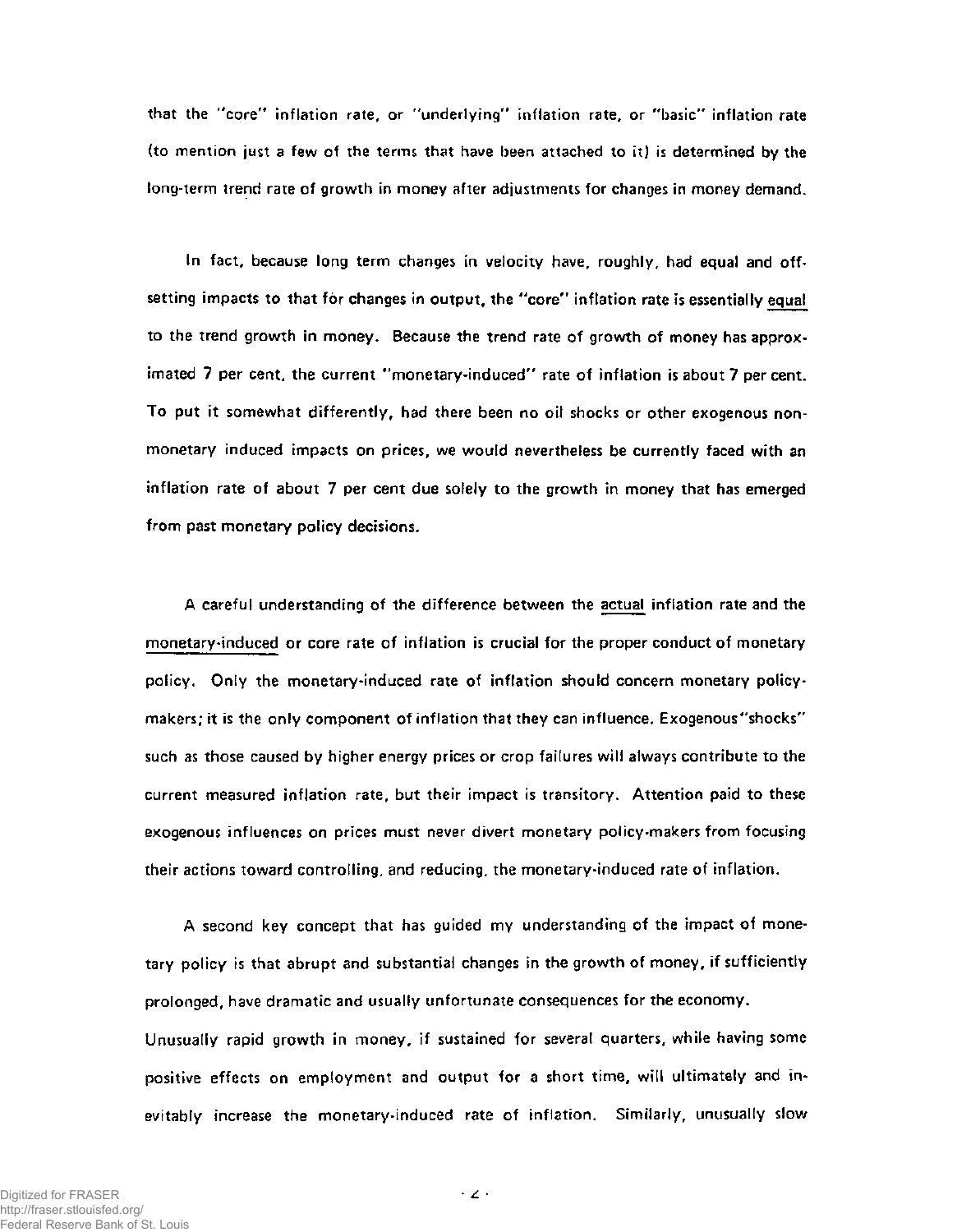growth in money, if sustained for several quarters, will result in reduced growth in output and employment-perhaps, even a recession, and ultimately reduce the monetary-induced rate of inflation.

Careful understanding of the short-run consequences of sharp fluctuations in the growth of money is crucial for the proper conduct of monetary policy. To avoid undesirable results such as recession or an over-heating of the economy, monetary policymakers must avoid policy actions that result in sudden or capricious changes in the growth of money. They should, instead, conduct policy in such a way that changes in the growth of money are systematic and gradual.

A third concept that has guided my understanding is that the growth of money can best be controlled, not by focusing on the behavior of interest rates, but by controlling the growth of the monetary base. Since the Federal Reserve controls the largest component of the monetary base-Federal Reserve Credit-growth of the monetary base is directly and completely in the hands of the Federal Reserve. Similarly, there is considerable evidence that the multiplier linking the monetary base to the money stock is sufficiently stable and predictable to assure a reasonably close relationship between growth of the base and growth of money over all but the shortest-term period. Consequently, the lesson for policy-makers is that, if control of the growth of money is to be a crucial part of monetary policy, desired money growth rates should be linked directly in the policy process to the growth of the monetary base.

Finally, a fourth concept which has enabled me to understand the impact of monetary policy on the economy is that economic markets, especially the financial and foreign exchange markets, are reasonably rational and efficient. Thus, increased rates of money growth tend to produce higher interest rates and to lower the value of the dollar on international exchange markets as soon as the financial market participants, who seem to be well aware of the association between money growth and inflation, come to expect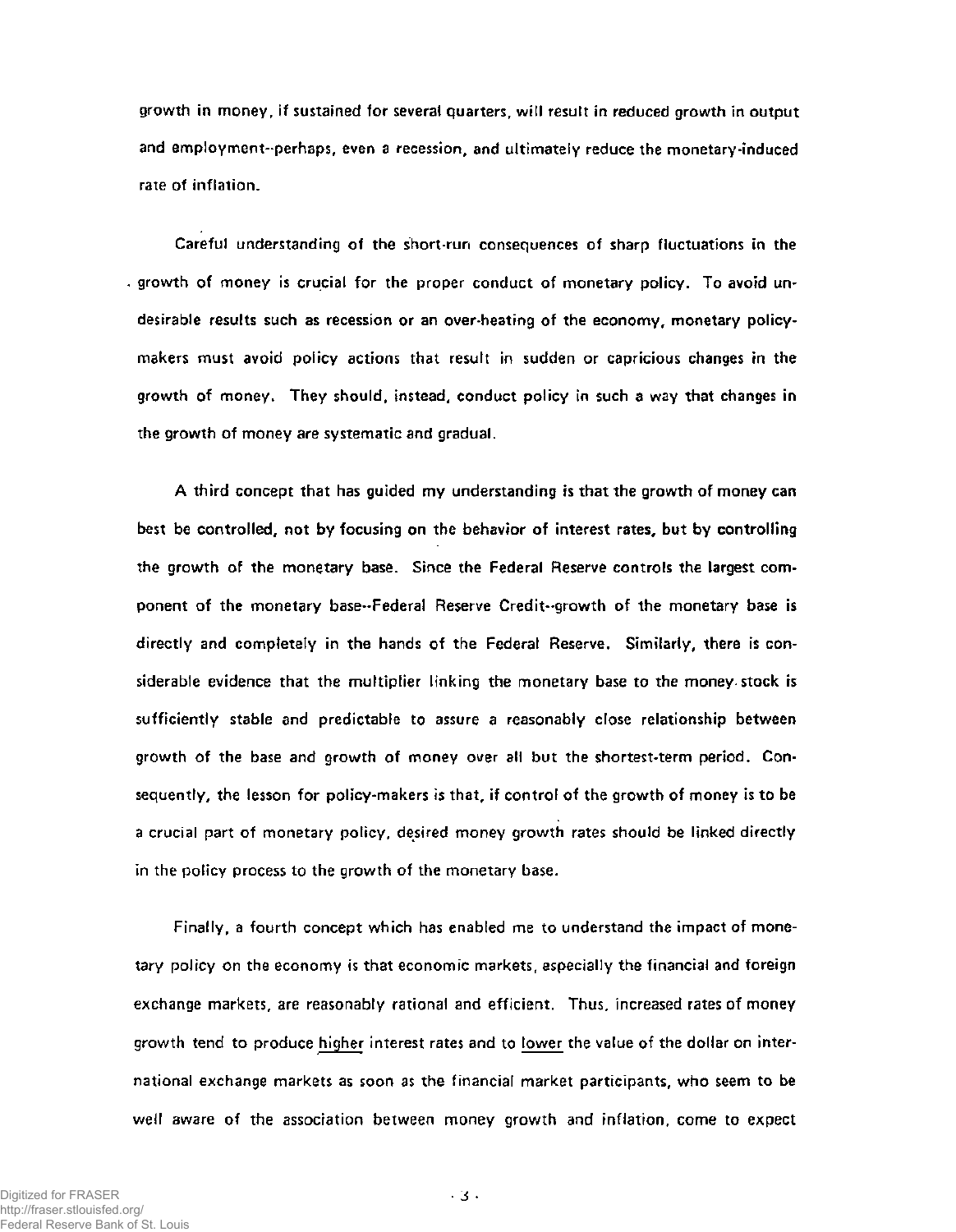increased future inflation rates. It follows that, while so-called "tighter" monetary policy may immediately produce higher interest rates, the same result occurs with "looser" monetary poficy in the longer time span. Interest rate movements per se are unreliable guides to policy. This is especially true when we consider that interest rates, which represent the price of credit, are also affected by a host of non-monetary influences.

Now none of the above concepts is especially complex and certainly none is likely to be either new or controversial to most of you. However, they do provide an analytical framework for assessing the likely results of monetary policy actions, ft is this basis of analysis that has led to my frustration in viewing what has happened over the past four years. No one, who believes as I do that the most significant component of inflation is monetary, could have failed to have been concerned with growth in money that accelerated from 5 percent over the period from 1/73 to 111/76 to 8percent from HI/76 to 111/78, guaranteeing a significant increase in the core rate of inflation. No one, who believes as I do that drastic changes in the growth of money produce undesirable economic consequences, could have failed to be concerned when the money stock, having grown at the rate of 8 percent for two years, suddenly dropped to a less than 2 per cent growth for the period from September 1978 to May 1979, virtually assuring a major economic slowdown. And, certainly, no one, who believes as I do that financial markets are rational and efficient, could fail to be disturbed by the current expressions of concern with alleged "tightness" of monetary policy, as judged by the "high" levels of nominal interest rates. Money growth at rates approaching 10 percent and an inflation rate of close to 10 per cent are certainly not reflections of tightness. Certainly the financial and foreign exchange market participants have not been fooled; witness the behavior of interest rates and the value of the dollar over the last few months.

But my frustration is not confined only to the unfortunate consequences of past monetary policy actions. It also lies with the monetary policy-making process itself that produced the results we have observed throughout the 1970s. Time and time again,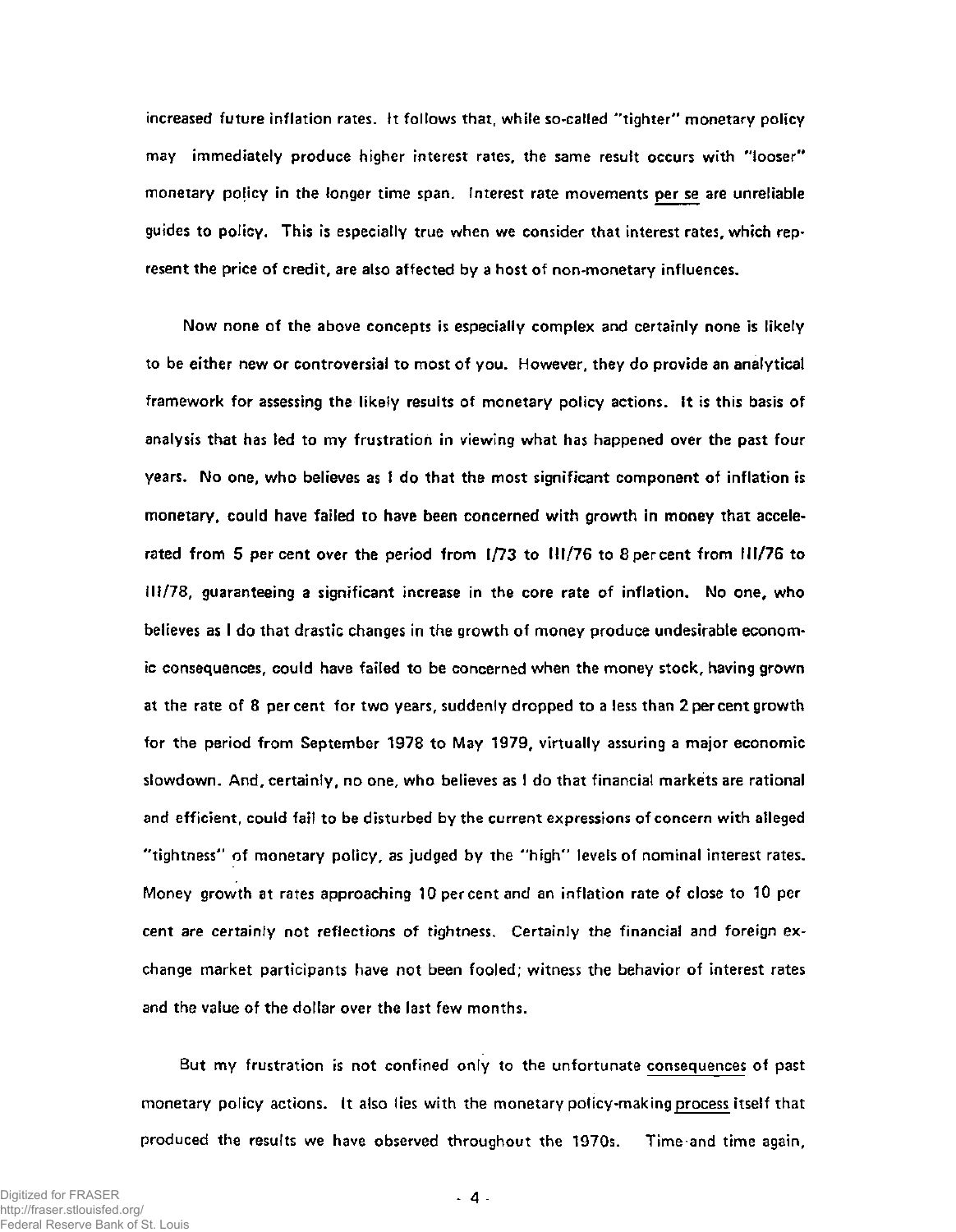I have observed the achievement of the Federal Reserve's interest rate target while money growth was permitted to wander at will outside its "desired" target ranges. As I noted in an earlier discussion in London last June, the monthly "betting odds" during the past four and a half years have been only about 1 in 2 that M1 would remain inside its target range. Moreover, there is little doubt that the conduct of monetary policy, by focusing on stabilization of interest rates, has produced a procyclical pattern in the growth in money. That pattern has tended to exacerbate the impact of cyclical movements and exogenous shocks on the economy.

But, again, none of this is especially new to you. Many of you have contributed over the past decade to studies critical of both the monetary policy-making process and policy consequences. I, too, have been convinced, both by the economic arguments to which I have been exposed, and by a first-hand view of the disappointing results of the policies pursued, that only a major change in the formulation of monetary policy-away from concentrating on stabilization of interest rates and towards focusing on the monetary base-would enhance the prospects of successfully achieving the results we desire from monetary policy.

The announcement by Chairman Volcker on Saturday, October 7, that the Federal Reserve is changing its procedures of monetary policy-making to place more emphasis on controlling growth of the reserve aggregates while permitting interest rates to fluctuate freely, represents a giant step in correcting past mistakes. There is no doubt in my mind that if this new approach is effectively implemented in the upcoming months and years, we can achieve control over the growth of money and, consequently, control over the "basic" rate of inflation. Similarly, we can avoid the adverse real sector impacts that have resulted from unintended drastic short-run fluctuations in the growth of money around its longer-run trend rate of growth. Finally, once the financial market participants are convinced that we have indeed seized control over the growth of money and intend to bring about the gradual reduction in money growth necessary to reduce the core inflation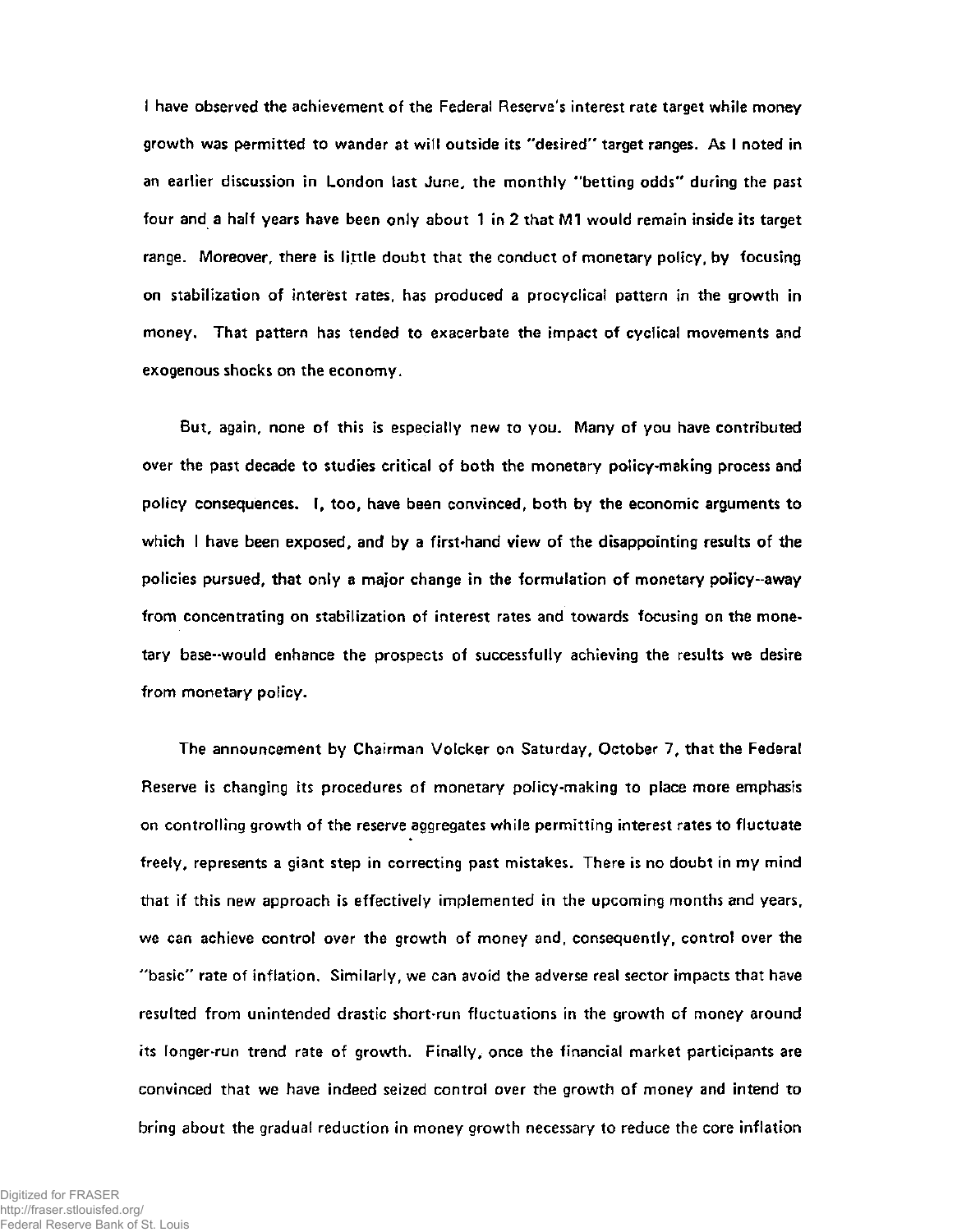rate, I believe that we will see an end to the surges in interest rates and declines in the value of the dollar which have proved so troubling in the past.

Thus, as you may have inferred from my comments, I am enthusiastic and encouraged about the change in the policy-making process that has occurred. However, my euphoria is restrained by a realization that several problems still remain if this change in policy is to produce the hoped-for results. To assure maximum effect from the Fed's new policy the following steps must be taken:

- (1) Instead of placing sole emphasis on controlling the growth of non-borrowed reserves, policy-makers should focus also on growth in the monetary base and total reserves. There are just too many slips twixt growth in non-borrowed reserves and growth in money.
- (2) Policy emphasis must be firmly and fundamentally redirected from concern about movements in the Federal funds rate to concentration on growth in the monetary base and, hence, the money stock. The substance of policy must go beyond merely widening the permissible range of movements in the Federal funds rate. For if widened Fed funds rate constraints remain even remotely binding, monetary control cannot succeed.
- (3) The new procedure must be given adequate time to prove itself. The success of the new monetary control procedure cannot be reasonably evaluated by observing money stock behavior over a short time span. Not even the most ardent academic advocate of base targeting asserts that precise money control is possible over a period of six months or less. At the very least, a one year testing period is necessary for any comparison between previous methods and the current one. Moreover, no one should expect inflation to dissipate in a matter of months. Inflation has been generated over a period of 15 years and cannot be eliminated overnight. It would be tragic if this new approach to policymaking were to be tried and abandoned after a short time because of false